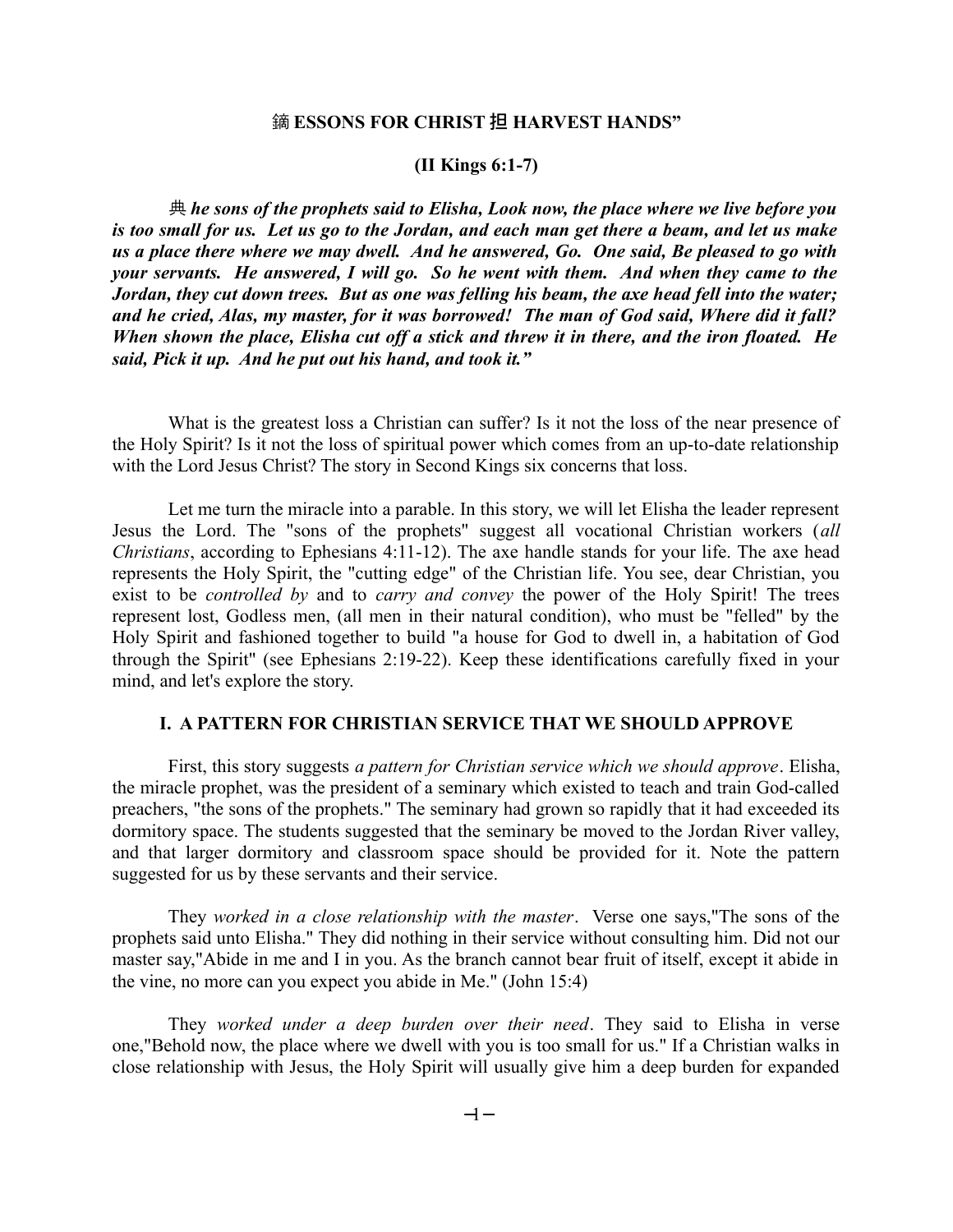vision and larger ministry. Job 36:16 says,"God would remove you out of the narrow place into the broad place, where there is no narrowness."

They *received a specific commission from their Master* to go ahead with the project. They said to Elisha, "Let us go unto Jordan, and let us make us a place there, where we may dwell." And Elisha answered, "Go ye." A Christian cannot read Elisha's command without hearing Jesus' Great Commission, "Go ye and disciple all nations." "Go into all the world and preach the Gospel to every creature."

*They worked with a recognition of full dependence upon the Master*. When Elisha said, "Go ye," one of the preachers then said to him, "I pray thee, go with thy servants." And he answered, "I will go." The Christian worker must have the Presence of Jesus, his "Heavenly President," all the time and all the way!

They *worked in a unified effort*, yet each had a sense of individual responsibility. In verse two, they said, "Let us go, and take every man a beam, and let us make us a place there, where we may dwell." One of America's greatest early statesmen said, "The greatest thought that has ever passed through my mind is the thought of my individual responsibility to God." And this consciousness of individual responsibility must be balanced by a wonderful sense of teamwork, of family fellowship, and of unified effort with all other Christians in fulfilling our Master's Great Commission.

They *engaged in diligent service*. Verse four says, "When they came to Jordan, they cut down wood." Every Christian should take seriously the old adage, "We are here, not to loaf, but to labor." Paul said, "I labor more abundantly than they all," and so should we.

So here is a beautiful, practical pattern for all Christian servants, a pattern we should approve.

# **II. A PERIL IN CHRISTIAN SERVICE WHICH WE SHOULD AVOID**

Midway in the story, there is a sad interruption, and the interlude points to *a peril every Christian worker should avoid*. Verse five says, "As one was felling a beam, the axe head fell into the water." Let me remind you that, in our analogy, the axe head represents the Holy Spirit, the "cutting edge" of power in the service of a Christian. And the axe head was lost. What a peril for a servant of Christ, and the deadly danger is always present!

Note that this servant did not lose the axe handle! Though this is foolish and inconceivable to us, it is exactly what many Christians do when they experience the loss of the Holy Spirit's power in their service. However, to hew with a handle alone only bludgeons and bruises the trees, and seldom hews one down! How many lost people in our communities have been left bludgeoned and bruised, but "uncut" by the sharp, skin-killing, sinner-felling conviction of the Holy Spirit because our service is in the flesh, a mere axe handle, without the axe head of the Spirit's mighty hewing power.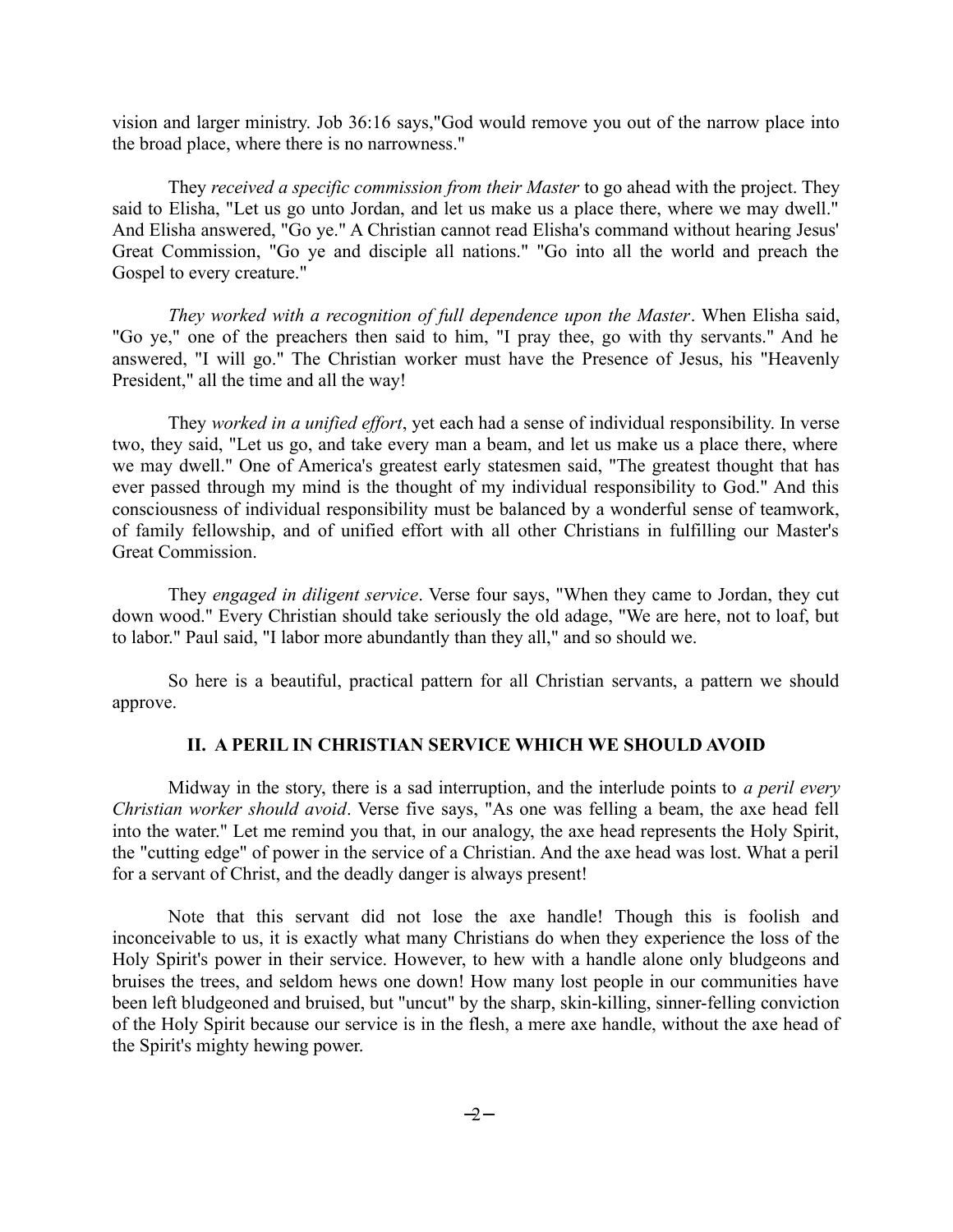Psalm 74:5 says, "A man was famous according as he had lifted up axes upon the thick trees." How strong, thick, and deep rooted in sin the "trees" are today! Each Christian servant is to lift up the axe upon these thick trees. But what if we lose the axe head? Look at the peril.

He lost it *while he was working*. " As one was felling a beam, the axe head fell into the water." It surely did not fly off the axe head without becoming loose first. How careful we must be about looseness in the Christian life, even while working for Christ. The axe head probably gradually loosened on the handle, and because the worker did not exercise great caution, it was soon gone. It is perilously possible to lose the power of the Holy Spirit while engaged in Christian service!

What he lost was *borrowed*. He said to Elisha, "It was borrowed" (verse 5). You see, dear Christians, the power by which we serve Christ is never really ours (anymore than the axe head and axe handle are ours). Psalm 62:11 says, "Power belongeth unto the Lord." Jesus said, "Ye shall receive power, after the Holy Ghost has come upon you." The power is never inherently ours; it is borrowed. How dependant we should be upon the true Owner!

He was *conscious of his loss* and *deeply distressed about it.* Verse 5 says, "And he cried, and said, 'Alas, master!' for it was borrowed." Many of us today are like Samson, who suffered the loss of the Spirit's power, but "knew not that the Spirit of the Lord had departed from him." The church at Laodicea thought it was "rich, and increased with goods, and had need of nothing," but it didn't know that it actually was "wretched, and miserable, and poor, and blind, and naked" (Revelation 3:17). This tree-cutting servant was in an emergency and he knew it.

Dear friends, the loss of the Holy Spirit's power should never be treated as a casual matter. It is an absolute crisis! Any sense of loss of this power on our part should prepare us for the third part of the story.

#### **III. A PROCEDURE IN CHRISTIAN SERVICE WHICH WE SHOULD ADOPT**

The concluding verses of the account outline for us *a procedure we should adopt in order to have the lost power restored*. If you have lost the "cutting edge," if your spiritual life has been sinking below the surface of the waters of sin, selfishness, idleness, indifference, worldliness, bad disposition, etc., take heart. You may be restored, renewed, reinstated, and re-equipped in service. How? The prescription is vividly spelled out. Let me put it in Christian terms.

*Abandon all labor*. This man stopped working instantly when he realized the destitution of his loss. How foolish for him to go on working, and yet, Christians are not always as wise as he. Thousands of pastors, evangelists, Sunday School teachers, witnesses, keep on "flailing away," even when the axe head has been lost. For our Master's sake, we must stop all work until the loss is corrected.

*Approach the Lord*. "Alas, master!" the servant cried. And so must we. Each of us must get alone, make a full confession of our loss and the possible reasons for it, and put our case absolutely into the Master's hands. Don't try to recover the axe head yourself! Don't try to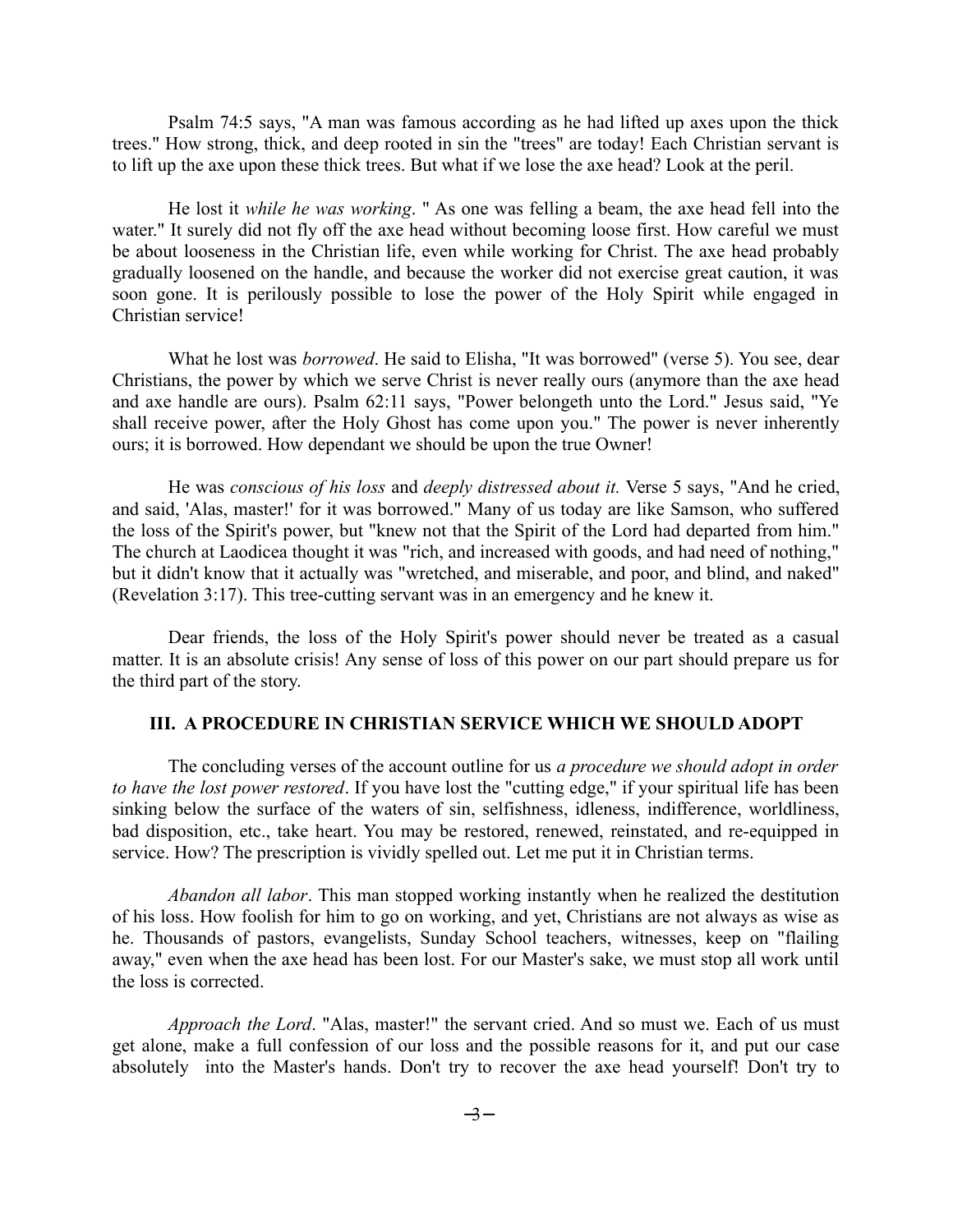borrow a substitute! Don't give up and leave the forest! Jesus is more interested in this than you are. He wants you to have a sharp axe head to be employed in the most effective work of "cutting down" the trees and "building up" the House. Cry out to Him about the lack of power.

*Admit the loss*. This young preacher must have felt awfully foolish as he confessed the problem. After all, he should have felt the loosening of the axe head. He should have known that a serious problem was developing. But he did not let his embarrassment prevent him from a frank and full confession of loss. And we, too, must shamefully confess our loss to Jesus.

*Acknowledge the location*. When the servant told Elisha, "The man of God said, Where fell it?" (verse 6). "And he showed him the place." How simple! The best place to find something that is misplaced is where you lost it. Many of us need to retrace our steps spiritually today to some "river bank" where we watched our spiritual life sink out of sight and lost the power of the Holy Spirit. If you don't know the exact place, retrace your steps like Mary and Joseph did after they had "lost" Jesus without knowing where they had lost Him. You'll find the axe head back where you left it.

*Appropriate the lifted power.* "Appropriate" what an important word! How did Elisha restore the axe head to the servant? Strangely, "he cut down a stick, and cast it in" the water where the axe head had fallen. A branch of a tree! How peculiar! Will any Spirit-taught Christian question the interpretation? Before the power can be restored, the Cross and the Resurrection of Jesus must be applied anew to the believer's life. The Christian must "re-enter," in effect, the Death and Resurrection of the Lord. The cut down stick represents the Death(the Cross) of Jesus. He Himself was "cut down" in death, and cast into the river of death. And when even a splinter of Calvary's Dying is inserted into our lives at the point of our loss, a miracle occurs! Then "the iron did swim." God raised the iron against all natural laws. God raised Jesus against all natural laws. And God will restore the power of the Holy Spirit in spite of all the down-dragging gravity of that which caused the loss. God's grace can raise your sunken spiritual life, dear Christian, though it has descended into the mud of this world, if you will follow His prescription and apply anew the Death and Resurrection of Jesus.

This young man was never told to analyze the miracle, but to appropriate it. The miracle did not call for the explanation of reason, but for the exercise of faith. "Elisha said, Take it up to thee. And he put out his hand and took it." (verse 7). There's a work to be done! There is a great House building! Others are wielding axes, felling trees, and trimming branches. Remember, God's purpose is, "Every man a beam." Is the sharp, keen axe head in its proper place on the axe handle of your life? Are you working on some "thick trees" on your part of the forest?

#### **IV. SOME PRINCIPLES TO BE ACKNOWLEDGED**

We dare not leave the story without searching out some of its larger principles.

# 1. *The responsibility of a lent life*.

How careful we ought to be with borrowed property! When something is loaned to you